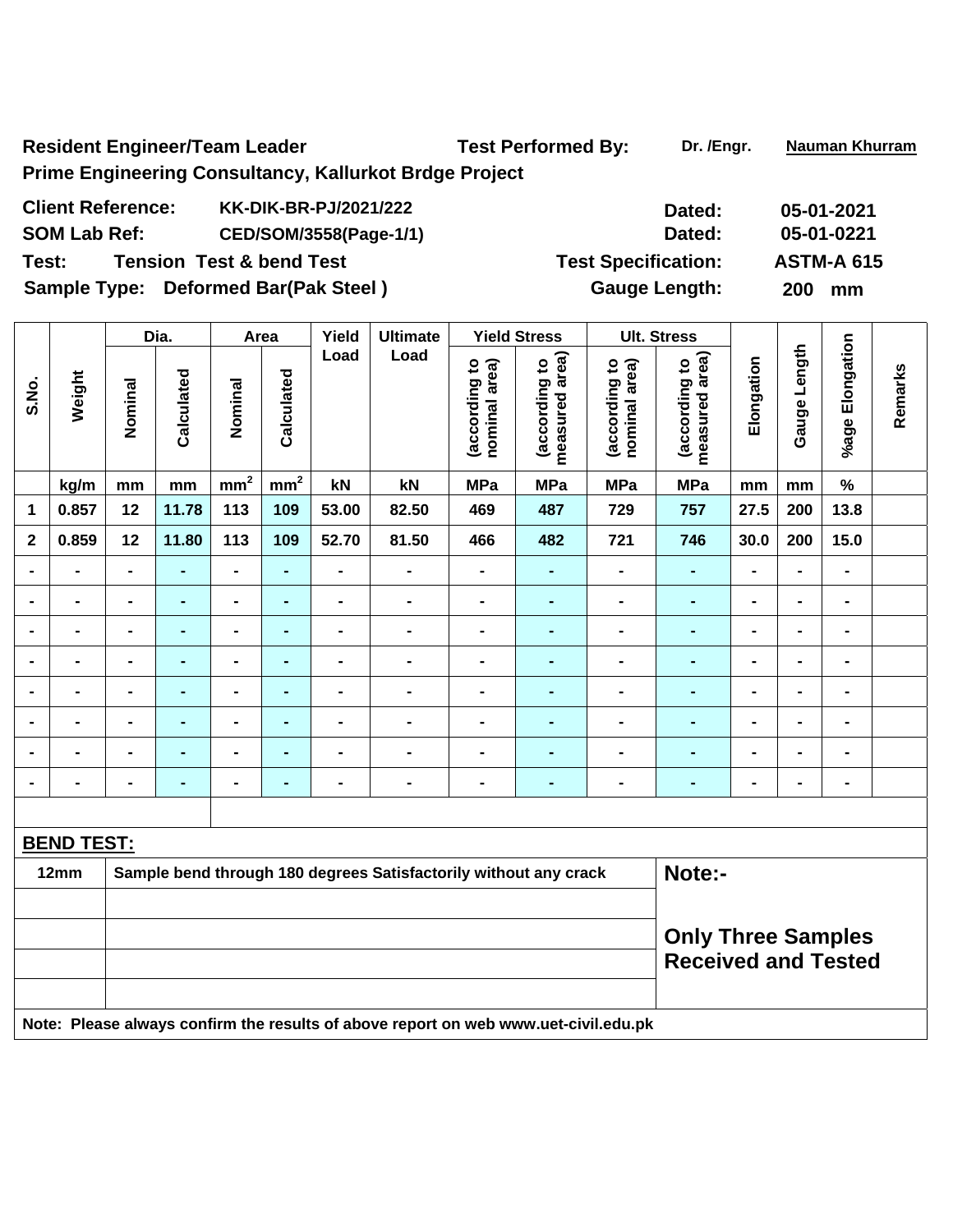Altaf Hussain **National Altaf Hussain** Test Performed By: Dr. /Engr. Nauman Khurram

**M. E. A.S. Enterprises, Consultant: AA Associates(Project: Style Textile Rewind 65 Check)** 

| <b>Client Reference:</b><br><b>USD/ASE/25</b> | Dated:                     | 05-01-2021        |
|-----------------------------------------------|----------------------------|-------------------|
| <b>SOM Lab Ref:</b><br>CED/SOM/3560Page-1/1)  | Dated:                     | 05-01-2021        |
| Test:<br><b>Tension Test &amp; Bend Test</b>  | <b>Test Specification:</b> | <b>ASTM-A 615</b> |
| Sample Type: M S Deformed (AFCO Steel)        | <b>Gauge Length:</b>       | 200 mm            |

|                |        |                | Dia.       |                 | Area            | Yield  | <b>Ultimate</b> |                                         | <b>Yield Stress</b>                      |                                   | <b>Ult. Stress</b>                                         |                |                 |                       |         |
|----------------|--------|----------------|------------|-----------------|-----------------|--------|-----------------|-----------------------------------------|------------------------------------------|-----------------------------------|------------------------------------------------------------|----------------|-----------------|-----------------------|---------|
| S.No.          | Weight | Nominal        | Calculated | Nominal         | Calculated      | Load   | Load            | nominal area)<br><u>٥</u><br>(according | measured area)<br><u>ہ</u><br>(according | area)<br>(according to<br>nominal | area)<br>$\overline{\mathbf{c}}$<br>(according<br>measured | Elongation     | Length<br>Gauge | Elongation<br>$%$ age | Remarks |
|                | kg/m   | mm             | mm         | mm <sup>2</sup> | mm <sup>2</sup> | kN     | kN              | <b>MPa</b>                              | <b>MPa</b>                               | <b>MPa</b>                        | <b>MPa</b>                                                 | mm             | mm              | $\%$                  |         |
| 1              | 3.910  | 25             | 25.18      | 491             | 498             | 275.20 | 369.00          | 561                                     | 553                                      | 752                               | 741                                                        | 30.0           | 200             | 15.0                  |         |
| $\mathbf{2}$   | 3.927  | 25             | 25.24      | 491             | 500             | 275.00 | 368.00          | 560                                     | 550                                      | 750                               | 736                                                        | 30.0           | 200             | 15.0                  |         |
| 3              | 2.441  | 20             | 19.90      | 314             | 311             | 159.00 | 201.00          | 506                                     | 512                                      | 640                               | 647                                                        | 35.0           | 200             | 17.5                  |         |
| 4              | 2.420  | 20             | 19.81      | 314             | 308             | 150.20 | 193.20          | 478                                     | 488                                      | 615                               | 627                                                        | 30.0           | 200             | 15.0                  |         |
| 5              | 1.602  | 16             | 16.12      | 201             | 204             | 114.00 | 142.00          | 567                                     | 559                                      | 706                               | 696                                                        | 30.0           | 200             | 15.0                  |         |
| 6              | 1.600  | 16             | 16.11      | 201             | 204             | 115.20 | 145.20          | 573                                     | 566                                      | 722                               | 713                                                        | 30.0           | 200             | 15.0                  |         |
| 7              | 0.921  | 12             | 12.22      | 113             | 117             | 63.20  | 82.00           | 559                                     | 539                                      | 725                               | 700                                                        | 22.5           | 200             | 11.3                  |         |
| 8              | 0.915  | 12             | 12.18      | 113             | 117             | 64.00  | 81.00           | 566                                     | 549                                      | 716                               | 695                                                        | 22.5           | 200             | 11.3                  |         |
| $\blacksquare$ |        | $\blacksquare$ | ۰          | $\blacksquare$  | $\blacksquare$  | -      |                 |                                         | ٠                                        | $\blacksquare$                    | ٠                                                          | $\blacksquare$ | $\blacksquare$  | $\blacksquare$        |         |
|                |        |                |            | $\blacksquare$  | $\blacksquare$  |        |                 |                                         |                                          |                                   |                                                            | $\blacksquare$ | $\blacksquare$  | $\blacksquare$        |         |

| <b>BEND TEST:</b>                                                                   |                                                                  |                            |  |  |  |  |  |  |  |  |
|-------------------------------------------------------------------------------------|------------------------------------------------------------------|----------------------------|--|--|--|--|--|--|--|--|
| 25 <sub>mm</sub>                                                                    | Sample bend through 180 degrees Satisfactorily without any crack | Note:-                     |  |  |  |  |  |  |  |  |
| 20 <sub>mm</sub>                                                                    | Sample bend through 180 degrees Satisfactorily without any crack |                            |  |  |  |  |  |  |  |  |
| 16mm                                                                                | Sample bend through 180 degrees Satisfactorily without any crack | <b>Only Twelve Samples</b> |  |  |  |  |  |  |  |  |
| 12mm                                                                                | Sample bend through 180 degrees Satisfactorily without any crack | <b>Received and Tested</b> |  |  |  |  |  |  |  |  |
|                                                                                     |                                                                  |                            |  |  |  |  |  |  |  |  |
| Note: Please always confirm the results of above report on web www.uet-civil.edu.pk |                                                                  |                            |  |  |  |  |  |  |  |  |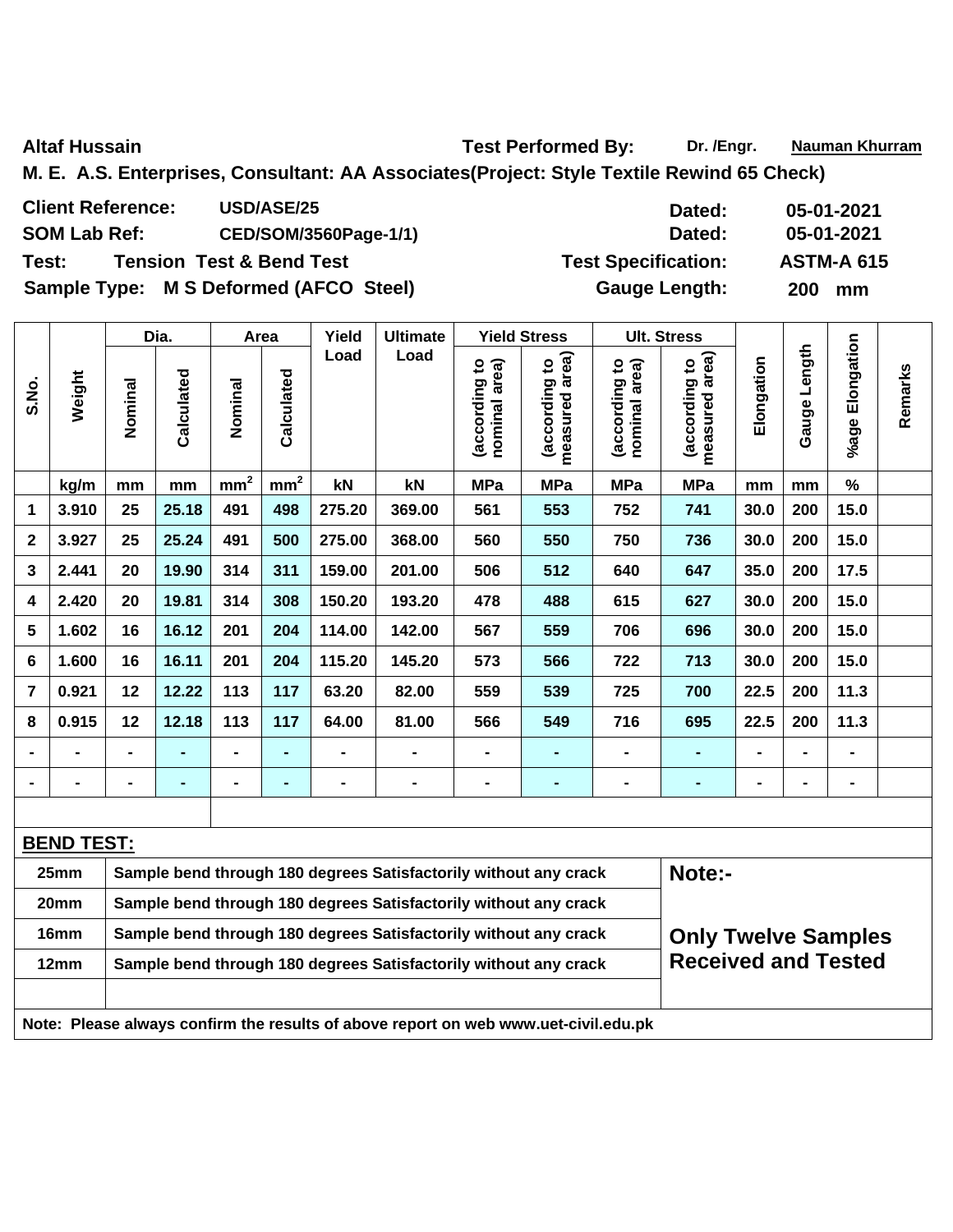$\overline{\phantom{a}}$ 

Altaf Hussain **National Altaf Hussain** Test Performed By: Dr. /Engr. Nauman Khurram

**M. E. A.S. Enterprises, Consultant: AA Associates(Project: Style Textile Managa)** 

| <b>Client Reference:</b><br><b>USD/ASE/25</b> | Dated:                     | 05-01-2021        |
|-----------------------------------------------|----------------------------|-------------------|
| CED/SOM/3561(Page-1/1)<br><b>SOM Lab Ref:</b> | Dated:                     | 05-01-2021        |
| Test:<br><b>Tension Test &amp; Bend Test</b>  | <b>Test Specification:</b> | <b>ASTM-A 615</b> |
| Sample Type: M S Deformed (AFCO Steel)        | <b>Gauge Length:</b>       | <b>200</b><br>mm  |

|                         |        |                 | Dia.       |                 | Area            | Yield          | <b>Ultimate</b> |                                                           | <b>Yield Stress</b>                                     |                                   | <b>Ult. Stress</b>                                            |                |                 |                       |         |
|-------------------------|--------|-----------------|------------|-----------------|-----------------|----------------|-----------------|-----------------------------------------------------------|---------------------------------------------------------|-----------------------------------|---------------------------------------------------------------|----------------|-----------------|-----------------------|---------|
| S.No.                   | Weight | Nominal         | Calculated | Nominal         | Calculated      | Load           | Load            | area)<br>$\overline{\mathbf{c}}$<br>(according<br>nominal | measured area)<br>$\overline{\mathbf{c}}$<br>(according | area)<br>(according to<br>nominal | area)<br>$\overline{\mathbf{c}}$<br>according<br>measured ard | Elongation     | Length<br>Gauge | Elongation<br>$%$ age | Remarks |
|                         | kg/m   | mm              | mm         | mm <sup>2</sup> | mm <sup>2</sup> | kN             | kN              | <b>MPa</b>                                                | <b>MPa</b>                                              | <b>MPa</b>                        | <b>MPa</b>                                                    | mm             | mm              | $\%$                  |         |
| 1                       | 3.702  | 25              | 24.52      | 491             | 472             | 210.00         | 288.00          | 428                                                       | 445                                                     | 587                               | 611                                                           | 40.0           | 200             | 20.0                  |         |
| $\mathbf{2}$            | 3.775  | 25              | 24.75      | 491             | 481             | 224.00         | 306.70          | 456                                                       | 466                                                     | 625                               | 638                                                           | 37.5           | 200             | 18.8                  |         |
| 3                       | 2.493  | 20              | 20.11      | 314             | 318             | 174.50         | 225.70          | 555                                                       | 550                                                     | 718                               | 711                                                           | 32.5           | 200             | 16.3                  |         |
| 4                       | 2.386  | 20              | 19.67      | 314             | 304             | 150.20         | 202.50          | 478                                                       | 495                                                     | 645                               | 667                                                           | 37.5           | 200             | 18.8                  |         |
| 5                       | 1.536  | 16              | 15.78      | 201             | 196             | 79.70          | 113.00          | 396                                                       | 408                                                     | 562                               | 578                                                           | 47.5           | 200             | 23.8                  |         |
| 6                       | 1.554  | 16              | 15.88      | 201             | 198             | 78.50          | 113.20          | 390                                                       | 397                                                     | 563                               | 572                                                           | 50.0           | 200             | 25.0                  |         |
| $\overline{\mathbf{z}}$ | 0.903  | 12 <sub>2</sub> | 12.10      | 113             | 115             | 70.00          | 89.50           | 619                                                       | 609                                                     | 791                               | 778                                                           | 25.0           | 200             | 12.5                  |         |
| 8                       | 0.907  | 12 <sub>2</sub> | 12.13      | 113             | 116             | 68.50          | 86.70           | 606                                                       | 593                                                     | 767                               | 751                                                           | 22.5           | 200             | 11.3                  |         |
|                         |        |                 |            | $\blacksquare$  | $\blacksquare$  | $\blacksquare$ |                 | $\blacksquare$                                            | $\blacksquare$                                          | $\blacksquare$                    |                                                               | $\blacksquare$ | $\blacksquare$  | $\blacksquare$        |         |
| $\blacksquare$          |        | $\blacksquare$  | ۰          | $\blacksquare$  | $\blacksquare$  | $\blacksquare$ |                 | $\blacksquare$                                            | ٠                                                       |                                   |                                                               | $\blacksquare$ | $\blacksquare$  | $\blacksquare$        |         |

| <b>BEND TEST:</b>                                                                                      |                                                                  |                            |  |  |  |  |  |  |  |  |
|--------------------------------------------------------------------------------------------------------|------------------------------------------------------------------|----------------------------|--|--|--|--|--|--|--|--|
| 25 <sub>mm</sub>                                                                                       | Sample bend through 180 degrees Satisfactorily without any crack | Note:-                     |  |  |  |  |  |  |  |  |
| 20 <sub>mm</sub>                                                                                       | Sample bend through 180 degrees Satisfactorily without any crack |                            |  |  |  |  |  |  |  |  |
| 16mm                                                                                                   | Sample bend through 180 degrees Satisfactorily without any crack | <b>Only Twelve Samples</b> |  |  |  |  |  |  |  |  |
| <b>Received and Tested</b><br>Sample bend through 180 degrees Satisfactorily without any crack<br>12mm |                                                                  |                            |  |  |  |  |  |  |  |  |
|                                                                                                        |                                                                  |                            |  |  |  |  |  |  |  |  |
| Note: Please always confirm the results of above report on web www.uet-civil.edu.pk                    |                                                                  |                            |  |  |  |  |  |  |  |  |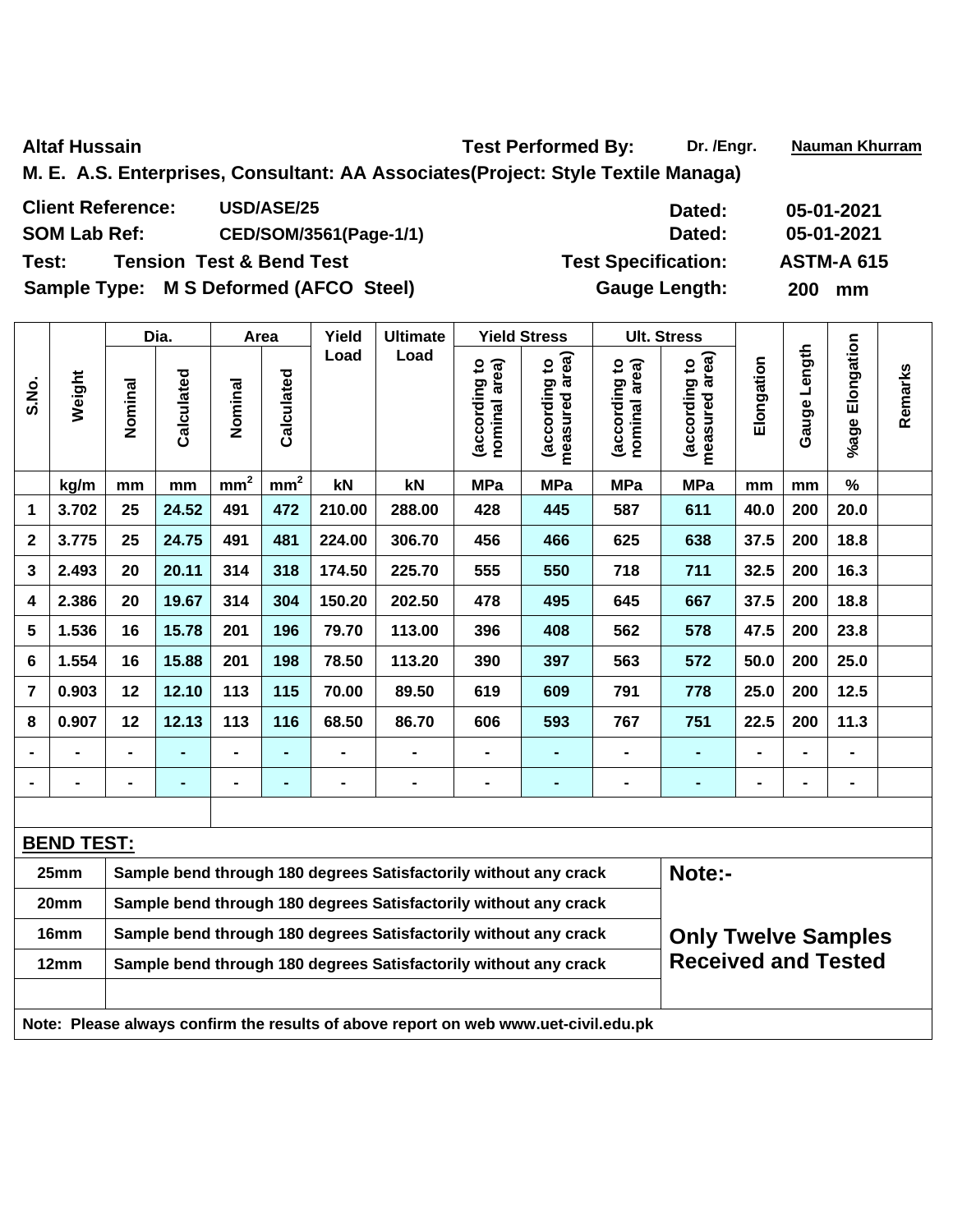Syed Mohsin Ali **Test Performed By:** Dr. /Engr.

**Nauman Khurram**

**QA/QC, Department, Bahria Town, (Pvt) Ltd Lahore** 

**Client Reference: QA/QC-Steel-2211 Dated: 04-01-2021 Dated: 05-01-2021 Test: Tension Test & Bend Test Test Specification: ASTM-A-615**  Gauge Length: 8 inch Sample Type: Deformed Bar(Model Steel)

**SOM Lab Ref: 3559(Page-1/1)** 

|                |                                                                                     |                         | Dia.           |                              | Area           | Yield          | <b>Ultimate</b>                                                  |                                | <b>Yield Stress</b>                                     |                                | <b>Ult. Stress</b>              |                |                |                              |         |
|----------------|-------------------------------------------------------------------------------------|-------------------------|----------------|------------------------------|----------------|----------------|------------------------------------------------------------------|--------------------------------|---------------------------------------------------------|--------------------------------|---------------------------------|----------------|----------------|------------------------------|---------|
| S.No.          | Weight                                                                              | Nominal                 | Calculated     | Nominal                      | Calculated     | Load           | Load                                                             | (according to<br>nominal area) | measured area)<br>(according to                         | (according to<br>nominal area) | measured area)<br>(according to | Elongation     | Gauge Length   | %age Elongation              | Remarks |
|                | lb/ft                                                                               | #                       | in             | in <sup>2</sup>              | $in^2$         | <b>Tons</b>    | <b>Tons</b>                                                      | psi                            | psi                                                     | psi                            | psi                             | in             | in             | $\%$                         |         |
| 1              | 0.619                                                                               | 4                       | 0.481          | 0.20                         | 0.182          | 4.96           | 7.08                                                             | 54750                          | 60160                                                   | 78130                          | 85850                           | 1.40           | 8.0            | 17.5                         |         |
| $\mathbf{2}$   | 0.592                                                                               | $\overline{\mathbf{4}}$ | 0.471          | 0.20                         | 0.174          | 4.28           | 6.39                                                             | 47210                          | 54270                                                   | 70480                          | 81010                           | 1.50           | 8.0            | 18.8                         |         |
|                | $\blacksquare$                                                                      |                         |                | $\overline{a}$               |                | $\overline{a}$ | $\blacksquare$                                                   | $\blacksquare$                 | $\blacksquare$                                          | L.                             |                                 | $\blacksquare$ | $\blacksquare$ | $\blacksquare$               |         |
|                | $\blacksquare$                                                                      | $\blacksquare$          | Ē.             | $\overline{\phantom{0}}$     | ٠              | -              | $\blacksquare$                                                   | $\blacksquare$                 | $\blacksquare$                                          | $\blacksquare$                 | $\blacksquare$                  | $\blacksquare$ | ۰              | $\blacksquare$               |         |
| $\blacksquare$ | $\blacksquare$                                                                      | $\blacksquare$          | Ē.             | $\qquad \qquad \blacksquare$ | $\blacksquare$ | $\blacksquare$ | $\blacksquare$                                                   | $\blacksquare$                 | $\blacksquare$                                          | $\blacksquare$                 | $\blacksquare$                  | $\blacksquare$ | $\blacksquare$ | $\blacksquare$               |         |
|                | $\blacksquare$                                                                      | $\blacksquare$          |                | $\blacksquare$               | ٠              | -              | -                                                                | $\blacksquare$                 | $\blacksquare$                                          | $\blacksquare$                 | $\blacksquare$                  | $\blacksquare$ | ۰              | $\qquad \qquad \blacksquare$ |         |
|                | $\blacksquare$                                                                      | $\blacksquare$          | $\blacksquare$ | $\overline{\phantom{0}}$     | $\blacksquare$ | $\blacksquare$ | $\blacksquare$                                                   | $\blacksquare$                 | $\blacksquare$                                          | $\blacksquare$                 | $\blacksquare$                  | $\blacksquare$ | $\blacksquare$ | $\blacksquare$               |         |
|                | $\blacksquare$                                                                      | $\blacksquare$          |                | ä,                           | ÷              | $\overline{a}$ | $\qquad \qquad \blacksquare$                                     | $\blacksquare$                 | $\blacksquare$                                          | $\blacksquare$                 | $\blacksquare$                  | $\blacksquare$ |                | $\blacksquare$               |         |
|                |                                                                                     |                         | Ē.             | $\blacksquare$               |                |                | $\blacksquare$                                                   | $\blacksquare$                 | $\blacksquare$                                          | $\blacksquare$                 | Ē.                              | $\blacksquare$ |                | $\blacksquare$               |         |
|                |                                                                                     |                         |                | -                            |                | -              | -                                                                | $\blacksquare$                 | $\blacksquare$                                          | $\blacksquare$                 | $\blacksquare$                  | $\blacksquare$ | $\blacksquare$ | $\qquad \qquad \blacksquare$ |         |
|                |                                                                                     |                         |                |                              |                |                |                                                                  |                                |                                                         |                                |                                 |                |                |                              |         |
|                | <b>BEND TEST:</b>                                                                   |                         |                |                              |                |                |                                                                  |                                |                                                         |                                |                                 |                |                |                              |         |
|                | #4                                                                                  |                         |                |                              |                |                | Sample bend through 180 degrees Satisfactorily without any crack |                                |                                                         |                                | Note:-                          |                |                |                              |         |
|                |                                                                                     |                         |                |                              |                |                |                                                                  |                                |                                                         |                                |                                 |                |                |                              |         |
|                |                                                                                     |                         |                |                              |                |                |                                                                  |                                | <b>Only Three Samples</b><br><b>Received and Tested</b> |                                |                                 |                |                |                              |         |
|                | Note: Please always confirm the results of above report on web www.uet-civil.edu.pk |                         |                |                              |                |                |                                                                  |                                |                                                         |                                |                                 |                |                |                              |         |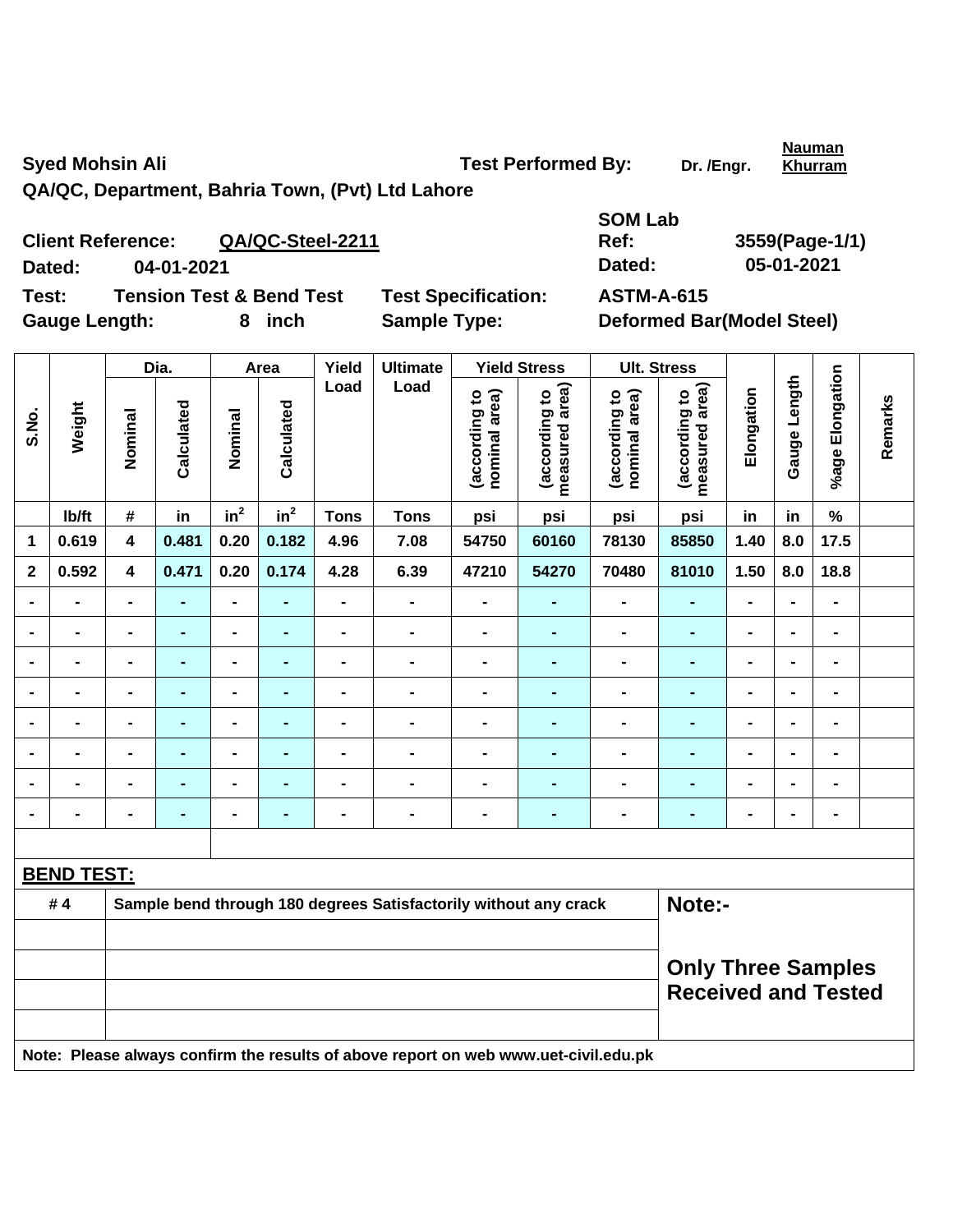Project Manager **Test Performed By:** Dr. /Engr.

**Khurram**

**Nazir & Sons Trust Building Construction Project, Lahore** 

|                      | <b>Client Reference:</b><br>NST/MT/SR/UET/006 |                            | Ref:              | 3562(Page-1/1              |
|----------------------|-----------------------------------------------|----------------------------|-------------------|----------------------------|
| Dated:               | 05-01-2020                                    |                            | Dated:            | 05-12-2020                 |
| Test:                | <b>Tension Test &amp; Bend Test</b>           | <b>Test Specification:</b> | <b>ASTM-A-615</b> |                            |
| <b>Gauge Length:</b> | 8 inch                                        | <b>Sample Type:</b>        |                   | Deformed(Koh-e-Noor Steel) |

**SOM Lab Ref: 3562(Page-1/1) Dated: 05-01-2020 Dated: 05-12-2020** 

|                              |                   |                              | Dia.           |                 | Area           | Yield          | <b>Ultimate</b>                                                                     |                                | <b>Yield Stress</b>             |                                | <b>Ult. Stress</b>                                     |                |                |                 |         |
|------------------------------|-------------------|------------------------------|----------------|-----------------|----------------|----------------|-------------------------------------------------------------------------------------|--------------------------------|---------------------------------|--------------------------------|--------------------------------------------------------|----------------|----------------|-----------------|---------|
| S.No.                        | Weight            | Nominal                      | Calculated     | Nominal         | Calculated     | Load           | Load                                                                                | (according to<br>nominal area) | measured area)<br>(according to | (according to<br>nominal area) | measured area)<br>(according to                        | Elongation     | Gauge Length   | %age Elongation | Remarks |
|                              | Ib/ft             | #                            | in             | in <sup>2</sup> | $in^2$         | <b>Tons</b>    | <b>Tons</b>                                                                         | psi                            | psi                             | psi                            | psi                                                    | in             | in             | $\%$            |         |
| 1                            | 0.621             | $\overline{\mathbf{4}}$      | 0.481          | 0.20            | 0.182          | 5.35           | 8.15                                                                                | 59020                          | 64850                           | 89930                          | 98820                                                  | 1.00           | 8.0            | 12.5            |         |
| $\mathbf 2$                  | 0.606             | $\overline{\mathbf{4}}$      | 0.476          | 0.20            | 0.178          | 5.50           | 8.02                                                                                | 60700                          | 68210                           | 88470                          | 99400                                                  | 0.90           | 8.0            | 11.3            |         |
| 3                            | 0.616             | $\overline{\mathbf{4}}$      | 0.480          | 0.20            | 0.181          | 6.27           | 8.69                                                                                | 69130                          | 76390                           | 95770                          | 105830                                                 | 1.00           | 8.0            | 12.5            |         |
| 4                            | 0.599             | $\overline{\mathbf{4}}$      | 0.473          | 0.20            | 0.176          | 5.20           | 7.65                                                                                | 57330                          | 65150                           | 84310                          | 95800                                                  | 0.80           | 8.0            | 10.0            |         |
| $\blacksquare$               | $\blacksquare$    | $\qquad \qquad \blacksquare$ | ٠              | $\blacksquare$  | $\blacksquare$ | $\blacksquare$ | $\blacksquare$                                                                      | $\blacksquare$                 | $\blacksquare$                  | $\blacksquare$                 | ۰                                                      | $\blacksquare$ | $\blacksquare$ | $\blacksquare$  |         |
| $\qquad \qquad \blacksquare$ | $\blacksquare$    | $\qquad \qquad \blacksquare$ | ÷,             | $\blacksquare$  | $\blacksquare$ | $\blacksquare$ | $\overline{a}$                                                                      | $\blacksquare$                 | $\blacksquare$                  | $\blacksquare$                 | $\blacksquare$                                         | $\blacksquare$ | $\blacksquare$ | $\blacksquare$  |         |
|                              | $\blacksquare$    | -                            | ä,             | $\blacksquare$  |                | $\blacksquare$ | $\blacksquare$                                                                      | $\blacksquare$                 | $\blacksquare$                  | $\blacksquare$                 | $\blacksquare$                                         | $\blacksquare$ |                | $\blacksquare$  |         |
|                              | $\blacksquare$    | $\blacksquare$               |                | $\blacksquare$  |                | $\blacksquare$ | $\blacksquare$                                                                      | $\blacksquare$                 | ۰                               | $\blacksquare$                 | $\blacksquare$                                         |                |                | $\blacksquare$  |         |
| $\blacksquare$               | ۰                 | $\blacksquare$               | $\blacksquare$ | $\blacksquare$  |                | $\blacksquare$ | $\blacksquare$                                                                      | $\blacksquare$                 | $\blacksquare$                  | $\blacksquare$                 | $\blacksquare$                                         | $\blacksquare$ |                | $\blacksquare$  |         |
| $\blacksquare$               | $\blacksquare$    | $\blacksquare$               | $\blacksquare$ | $\blacksquare$  | $\blacksquare$ | $\blacksquare$ | $\blacksquare$                                                                      | $\blacksquare$                 | $\blacksquare$                  | $\blacksquare$                 | $\blacksquare$                                         | $\blacksquare$ | $\blacksquare$ | $\blacksquare$  |         |
|                              |                   |                              |                |                 |                |                |                                                                                     |                                |                                 |                                |                                                        |                |                |                 |         |
|                              | <b>BEND TEST:</b> |                              |                |                 |                |                |                                                                                     |                                |                                 |                                |                                                        |                |                |                 |         |
|                              | #4                |                              |                |                 |                |                | Sample bend through 180 degrees Satisfactorily without any crack                    |                                |                                 |                                | Note:-                                                 |                |                |                 |         |
|                              |                   |                              |                |                 |                |                |                                                                                     |                                |                                 |                                | <b>Only Five Samples</b><br><b>Received and Tested</b> |                |                |                 |         |
|                              |                   |                              |                |                 |                |                | Note: Please always confirm the results of above report on web www.uet-civil.edu.pk |                                |                                 |                                |                                                        |                |                |                 |         |

**Nauman**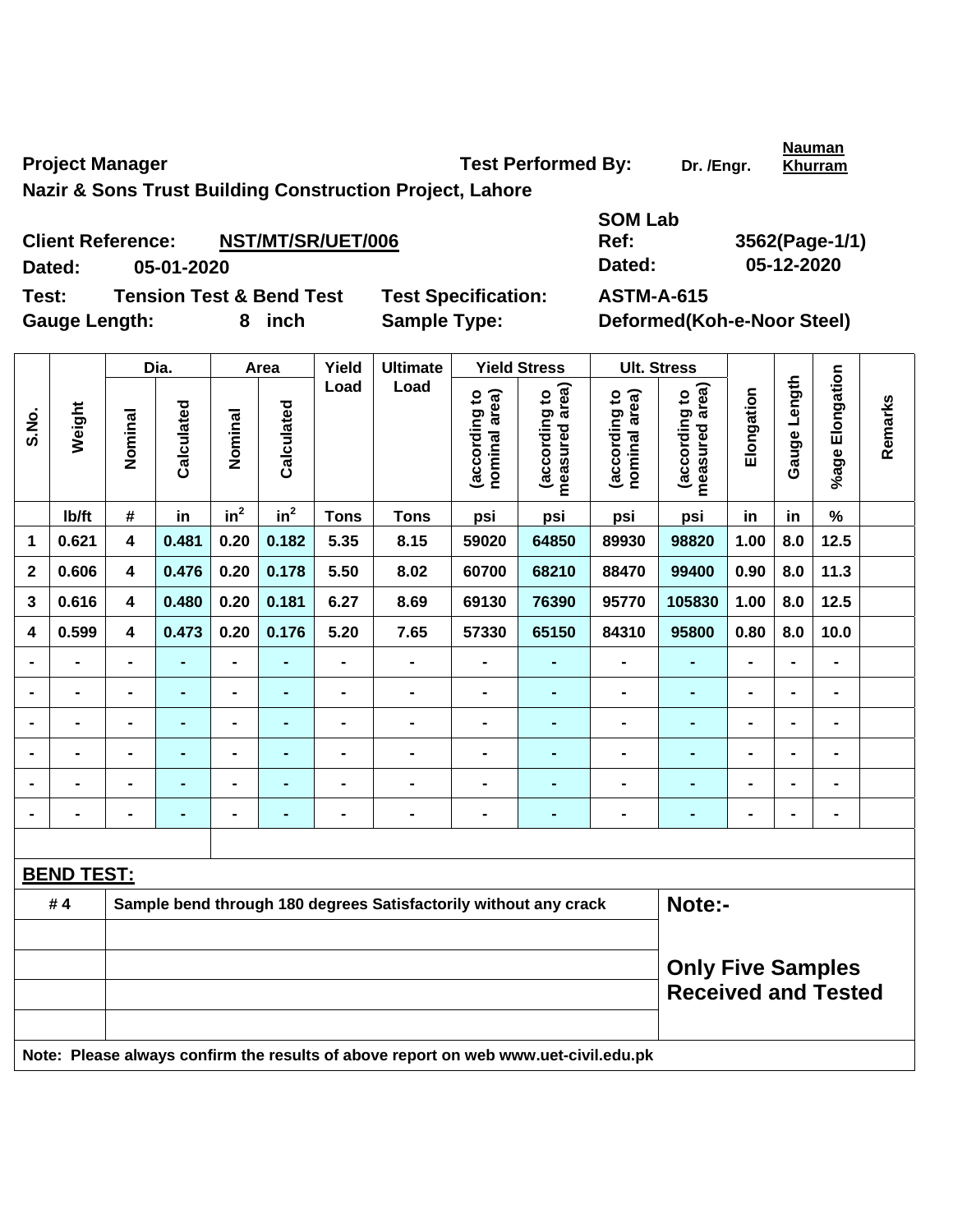Resident Engineer, Test Performed By: Dr. /Engr.

**S. Asad Ali Gillani**

**JERS Engineering Consultant Dera Ghazi Khan** 

|                      | <b>Client Reference:</b><br>570-    | <b>SOM Lab</b><br>Ref:     | 3563(Page-1/1)                       |            |
|----------------------|-------------------------------------|----------------------------|--------------------------------------|------------|
| Dated:               | 02-01-2021                          |                            | Dated:                               | 05-01-2021 |
| Test:                | <b>Tension Test &amp; Bend Test</b> | <b>Test Specification:</b> | <b>ASTM-A-615</b><br><b>Deformed</b> |            |
| <b>Gauge Length:</b> | 8 inch                              | <b>Sample Type:</b>        | <b>Bar</b>                           |            |

| S.No.                                                                               | Weight               | Dia.                                                             |                | Area           |                | Yield              | <b>Ultimate</b>                                                  | <b>Yield Stress</b>            |                                    |                                | <b>Ult. Stress</b>                                     |                |                 |                 |         |  |
|-------------------------------------------------------------------------------------|----------------------|------------------------------------------------------------------|----------------|----------------|----------------|--------------------|------------------------------------------------------------------|--------------------------------|------------------------------------|--------------------------------|--------------------------------------------------------|----------------|-----------------|-----------------|---------|--|
|                                                                                     |                      | Nominal                                                          | Calculated     | Nominal        | Calculated     | Load               | Load                                                             | (according to<br>nominal area) | area)<br>(according to<br>measured | (according to<br>nominal area) | measured area)<br>(according to                        | Elongation     | Length<br>Gauge | %age Elongation | Remarks |  |
|                                                                                     | Ib/ft                | #                                                                | in             | $in^2$         | $in^2$         | <b>Tons</b>        | <b>Tons</b>                                                      | psi                            | psi                                | psi                            | psi                                                    | in             | in              | $\frac{1}{2}$   |         |  |
| 1                                                                                   | 1.529                | 6                                                                | 0.756          | 0.44           | 0.449          | 15.82              | 20.49                                                            | 79300                          | 77710                              | 102700                         | 100640                                                 | 1.20           | 8.0             | 15.0            |         |  |
| $\mathbf 2$                                                                         | 1.537                | 8                                                                | 0.759          | 0.79           | 0.452          | 15.24              | 20.13                                                            | 42550                          | 74360                              | 56210                          | 98230                                                  | 1.30           | 8.0             | 16.3            |         |  |
| 3                                                                                   | 1.051                | 5                                                                | 0.627          | 0.31           | 0.309          | 8.00               | 11.26                                                            | 56930                          | 57120                              | 80140                          | 80400                                                  | 2.00           | 8.0             | 25.0            |         |  |
| 4                                                                                   | 1.058                | 5                                                                | 0.629          | 0.31           | 0.311          | 8.07               | 11.26                                                            | 57440                          | 57260                              | 80140                          | 79880                                                  | 1.90           | 8.0             | 23.8            |         |  |
| 5                                                                                   | 0.685                | 4                                                                | 0.506          | 0.20           | 0.201          | 8.23               | 10.09                                                            | 90720                          | 90260                              | 111290                         | 110730                                                 | 0.90           | 8.0             | 11.3            |         |  |
| 6                                                                                   | 0.679                | $\overline{\mathbf{4}}$                                          | 0.505          | 0.20           | 0.200          | 7.49               | 9.70                                                             | 82620                          | 82620                              | 107010                         | 107010                                                 | 1.00           | 8.0             | 12.5            |         |  |
|                                                                                     | $\blacksquare$       | $\blacksquare$                                                   | $\blacksquare$ | $\blacksquare$ | $\blacksquare$ | $\blacksquare$     | $\blacksquare$                                                   | $\blacksquare$                 | $\blacksquare$                     | $\blacksquare$                 | $\blacksquare$                                         | $\overline{a}$ |                 | $\blacksquare$  |         |  |
|                                                                                     | $\blacksquare$       | $\qquad \qquad \blacksquare$                                     | $\blacksquare$ | $\blacksquare$ | $\blacksquare$ | $\blacksquare$     | $\blacksquare$                                                   | $\blacksquare$                 | $\blacksquare$                     | $\blacksquare$                 | ä,                                                     | $\blacksquare$ |                 | $\blacksquare$  |         |  |
|                                                                                     |                      |                                                                  | $\blacksquare$ | $\blacksquare$ | ٠              |                    | $\blacksquare$                                                   | $\blacksquare$                 | $\blacksquare$                     | $\blacksquare$                 | $\blacksquare$                                         | $\blacksquare$ |                 | $\blacksquare$  |         |  |
|                                                                                     |                      |                                                                  | $\blacksquare$ |                |                |                    | $\blacksquare$                                                   | $\blacksquare$                 | $\blacksquare$                     | $\blacksquare$                 | $\blacksquare$                                         | $\blacksquare$ |                 | $\blacksquare$  |         |  |
|                                                                                     | <b>Witnessed By:</b> |                                                                  |                |                |                | Sohaib Ali, NESPAK |                                                                  |                                |                                    |                                |                                                        |                |                 |                 |         |  |
|                                                                                     | <b>BEND TEST:</b>    |                                                                  |                |                |                |                    |                                                                  |                                |                                    |                                |                                                        |                |                 |                 |         |  |
|                                                                                     | # 6                  |                                                                  |                |                |                |                    | Sample bend through 180 degrees Satisfactorily without any crack |                                |                                    |                                | Note:-                                                 |                |                 |                 |         |  |
|                                                                                     | # 5                  |                                                                  |                |                |                |                    | Sample bend through 180 degrees Satisfactorily without any crack |                                |                                    |                                |                                                        |                |                 |                 |         |  |
|                                                                                     | #4                   | Sample bend through 180 degrees Satisfactorily without any crack |                |                |                |                    |                                                                  |                                |                                    |                                | <b>Only Nine Samples</b><br><b>Received and Tested</b> |                |                 |                 |         |  |
|                                                                                     |                      |                                                                  |                |                |                |                    |                                                                  |                                |                                    |                                |                                                        |                |                 |                 |         |  |
|                                                                                     |                      |                                                                  |                |                |                |                    |                                                                  |                                |                                    |                                |                                                        |                |                 |                 |         |  |
| Note: Please always confirm the results of above report on web www.uet-civil.edu.pk |                      |                                                                  |                |                |                |                    |                                                                  |                                |                                    |                                |                                                        |                |                 |                 |         |  |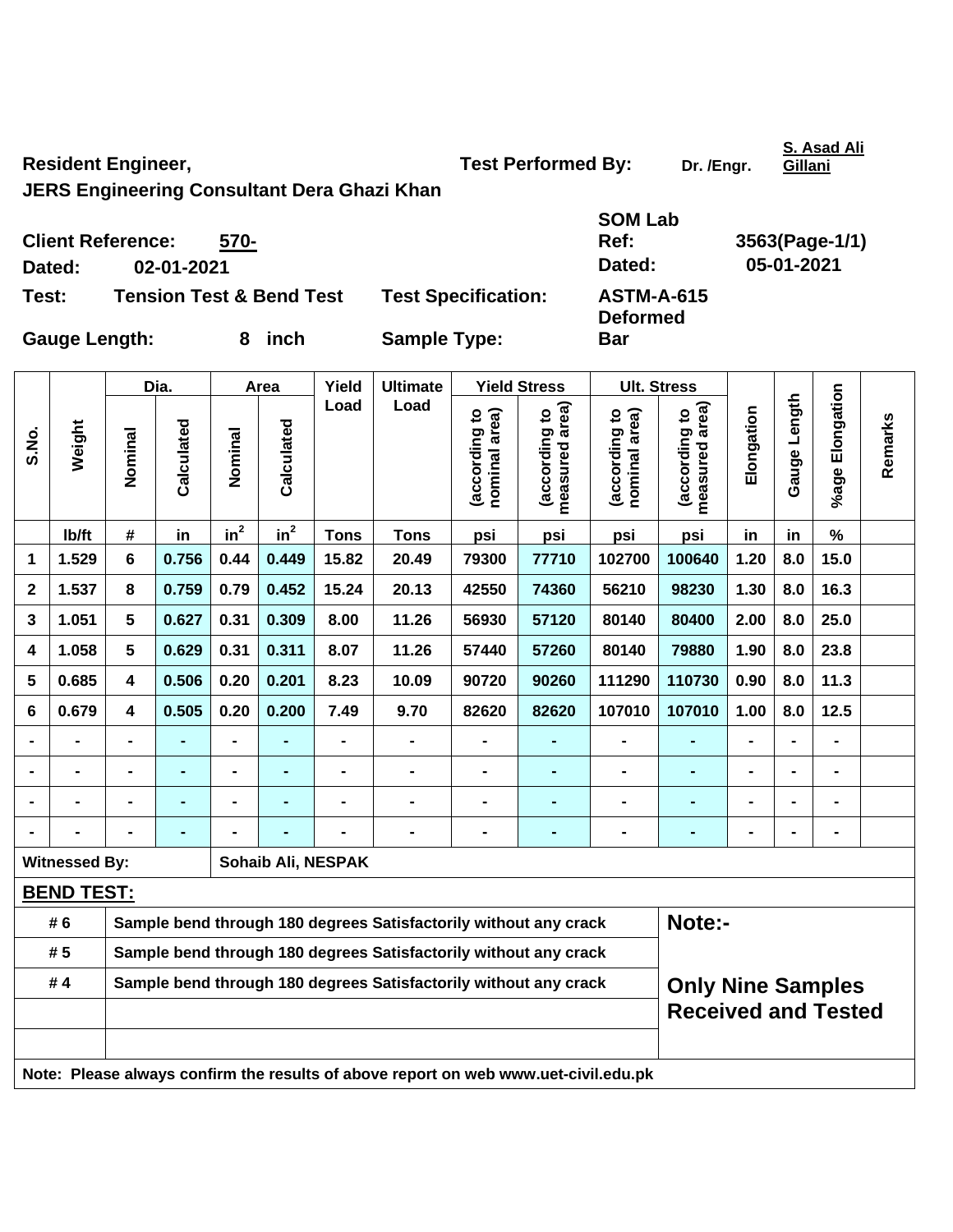Assistant Resident Engineer **Test Performed By:** Dr. /Engr. **Enviro Consult Daska** 

**Nauman Khurram**

**Client Reference: Enviro/ARE/DSK/2020/02 Dated: 18-11-2020 Dated: 05-01-2021 Test: Tension Test & Bend Test Test Specification: ASTM-A-615** 

**SOM Lab Ref: 3564(Page-1/1)** 

**Guage Length: 8 inch Sample Type: Deformed Bar** 

|                | Weight                                                                              | Dia.                    |                | Area                         |                | Yield          | <b>Ultimate</b>              |                                | <b>Yield Stress</b>                                     |                                | <b>Ult. Stress</b>              |                |                          |                              |         |
|----------------|-------------------------------------------------------------------------------------|-------------------------|----------------|------------------------------|----------------|----------------|------------------------------|--------------------------------|---------------------------------------------------------|--------------------------------|---------------------------------|----------------|--------------------------|------------------------------|---------|
| S.No.          |                                                                                     | Nominal                 | Calculated     | Nominal                      | Calculated     | Load           | Load                         | (according to<br>nominal area) | (according to<br>measured area)                         | (according to<br>nominal area) | measured area)<br>(according to | Elongation     | Gauge Length             | %age Elongation              | Remarks |
|                | Ib/ft                                                                               | #                       | in             | $in^2$                       | $in^2$         | <b>Tons</b>    | <b>Tons</b>                  | psi                            | psi                                                     | psi                            | psi                             | in             | in                       | $\%$                         |         |
| $\mathbf 1$    | 0.652                                                                               | $\overline{\mathbf{4}}$ | 0.494          | 0.20                         | 0.192          | 6.39           | 9.23                         | 70480                          | 73420                                                   | 101730                         | 105970                          | 1.50           | 8.0                      | 18.8                         |         |
| $\mathbf{2}$   | 0.670                                                                               | $\overline{\mathbf{4}}$ | 0.501          | 0.20                         | 0.197          | 6.14           | 8.26                         | 67670                          | 68700                                                   | 91050                          | 92440                           | 1.30           | 8.0                      | 16.3                         |         |
|                |                                                                                     |                         |                | $\blacksquare$               |                | $\blacksquare$ | $\blacksquare$               | $\blacksquare$                 |                                                         | $\blacksquare$                 |                                 | -              |                          | $\blacksquare$               |         |
| $\blacksquare$ | $\blacksquare$                                                                      | $\blacksquare$          | $\blacksquare$ | $\overline{\phantom{0}}$     | ۰              | $\blacksquare$ | $\qquad \qquad \blacksquare$ | $\blacksquare$                 | $\blacksquare$                                          | $\blacksquare$                 | $\blacksquare$                  | $\blacksquare$ | $\blacksquare$           | $\blacksquare$               |         |
| $\blacksquare$ | $\blacksquare$                                                                      | $\blacksquare$          | $\blacksquare$ | $\blacksquare$               | $\blacksquare$ | $\blacksquare$ | $\qquad \qquad \blacksquare$ | $\overline{\phantom{0}}$       | $\blacksquare$                                          | $\blacksquare$                 | $\blacksquare$                  | $\blacksquare$ | $\blacksquare$           | $\blacksquare$               |         |
|                | $\blacksquare$                                                                      | $\blacksquare$          | $\blacksquare$ | $\blacksquare$               | $\blacksquare$ | $\blacksquare$ | $\blacksquare$               | -                              | $\overline{a}$                                          | $\blacksquare$                 | $\blacksquare$                  | -              |                          | $\blacksquare$               |         |
|                |                                                                                     | $\blacksquare$          | $\blacksquare$ | $\blacksquare$               | $\blacksquare$ |                | $\blacksquare$               | $\blacksquare$                 |                                                         | $\blacksquare$                 | $\blacksquare$                  | $\blacksquare$ |                          | $\blacksquare$               |         |
|                |                                                                                     | $\blacksquare$          |                | $\blacksquare$               |                |                | $\blacksquare$               | $\blacksquare$                 |                                                         | $\blacksquare$                 | $\blacksquare$                  | $\blacksquare$ |                          | $\blacksquare$               |         |
|                | $\blacksquare$                                                                      | $\blacksquare$          | $\blacksquare$ | $\qquad \qquad \blacksquare$ | $\blacksquare$ | $\blacksquare$ | $\qquad \qquad \blacksquare$ | $\blacksquare$                 | ÷                                                       | $\blacksquare$                 | $\blacksquare$                  | $\blacksquare$ | $\overline{\phantom{0}}$ | $\blacksquare$               |         |
|                |                                                                                     | $\blacksquare$          | ÷,             | $\blacksquare$               | ۰              | $\blacksquare$ | $\blacksquare$               | $\blacksquare$                 |                                                         | $\blacksquare$                 | $\blacksquare$                  | -              |                          | $\qquad \qquad \blacksquare$ |         |
|                |                                                                                     |                         |                |                              |                |                |                              |                                |                                                         |                                |                                 |                |                          |                              |         |
|                | <b>BEND TEST:</b>                                                                   |                         |                |                              |                |                |                              |                                |                                                         |                                |                                 |                |                          |                              |         |
|                | #4<br>Note:-<br>Sample bend through 180 degrees Satisfactorily without any crack    |                         |                |                              |                |                |                              |                                |                                                         |                                |                                 |                |                          |                              |         |
|                |                                                                                     |                         |                |                              |                |                |                              |                                |                                                         |                                |                                 |                |                          |                              |         |
|                |                                                                                     |                         |                |                              |                |                |                              |                                | <b>Only Three Samples</b><br><b>Received and Tested</b> |                                |                                 |                |                          |                              |         |
|                |                                                                                     |                         |                |                              |                |                |                              |                                |                                                         |                                |                                 |                |                          |                              |         |
|                | Note: Please always confirm the results of above report on web www.uet-civil.edu.pk |                         |                |                              |                |                |                              |                                |                                                         |                                |                                 |                |                          |                              |         |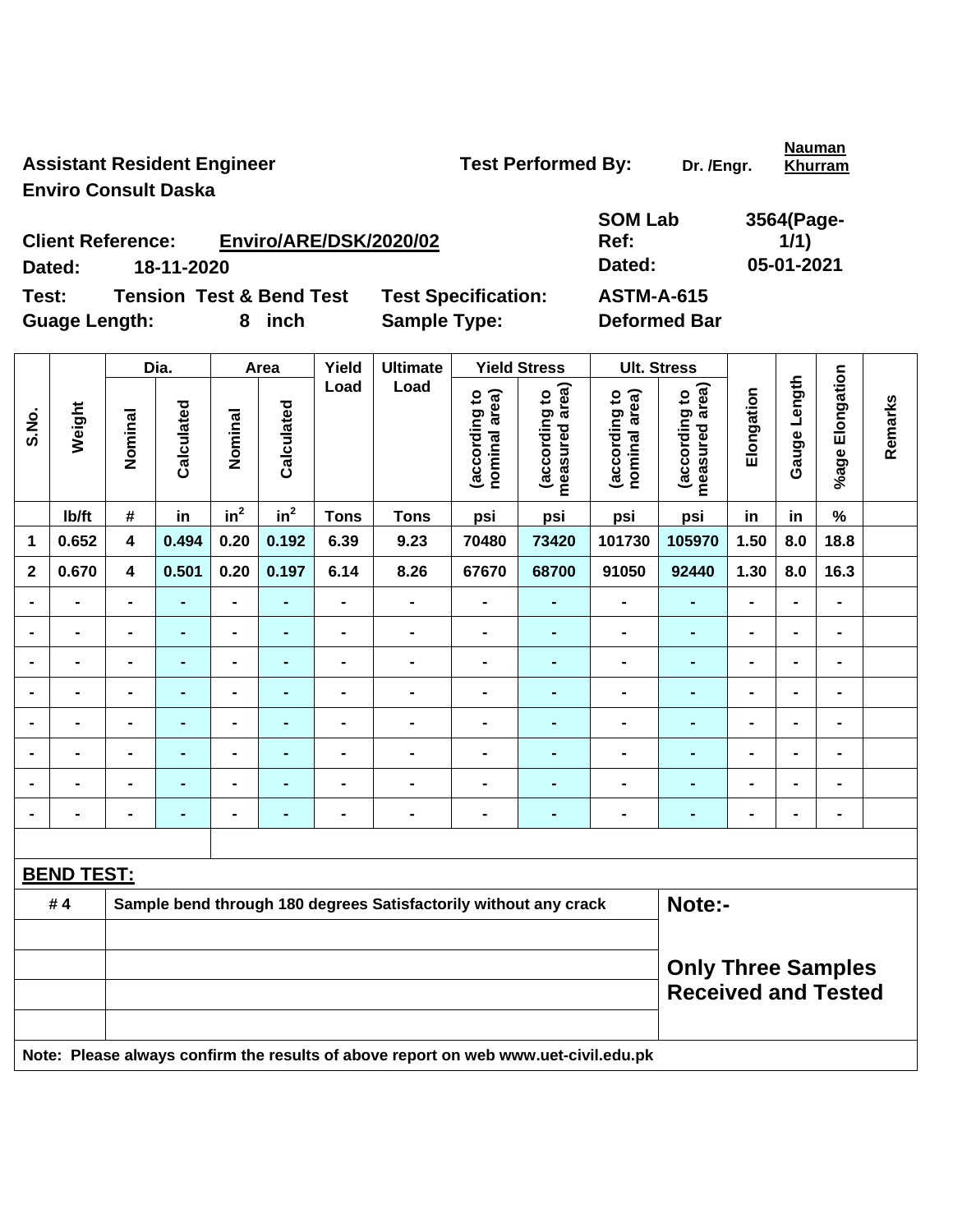**Test: Tension Test & Bend Test Test Specification: ASTM-A-615 Deformed**  Gauge Length: 8 inch Sample Type: **Bar**  Dia. | Area | Yield | Ultimate | Yield Stress | Ult. Stress **%age Elongation**  %age Elongation **Gauge Length Load Load**  Gauge Length **measured area) measured area)**  (according to<br>nominal area) (according to<br>measured area) (according to<br>nominal area) (according to<br>measured area) **Elongation nominal area) nominal area) (according to (according to (according to (according to**  Elongation **Remarks**  Remarks **Weight Calculated Calculated**  Calculated Calculated **S.No. Nominal Nominal**  Nominal Nominal  $\mathsf{lb}/\mathsf{ft}$  # in in<sup>2</sup>  $in^2$  **Tons Tons psi psi psi psi in in % 1 2.653 8 0.997 0.79 0.780 23.01 37.48 64230 65060 104640 105980 1.30 8.0 16.3 2 2.650 8 0.996 0.79 0.779 22.83 37.46 63750 64650 104580 106060 1.50 8.0 18.8 3 1.441 6 0.734 0.44 0.423 13.12 20.49 65760 68400 102700 106830 1.40 8.0 17.5 4 1.439 6 0.734 0.44 0.423 13.10 20.39 65660 68300 102190 106300 1.30 8.0 16.3 - - - - - - - - - - - - - - - - - - - - - - - - - - - - - - - - - - - - - - - - - - - - - - - - - - - - - - - - - - - - - - - - - - - - - - - - - - - - - - - - - - - - - - - - - - BEND TEST:** # 8 Sample bend through 180 degrees Satisfactorily without any crack **Note:-# 6 Sample bend through 180 degrees Satisfactorily without any crack Only Six Samples Received and Tested Note: Please always confirm the results of above report on web www.uet-civil.edu.pk** 

**Client Reference: nil**

**Dated: 05-01-2021 Dated: 05-01-2021** 

**SOM Lab** 

**Nauman** 

**Khurram**

**Muhammad Danial Compared By:** Dr. /Engr. **Dr. /Engr. Dr.** /Engr. **Construction Manader, Ortho Hospital 96-B, Hali Road Gulberg - II, Lahore** 

**Ref: 3565(Page-1/1)**